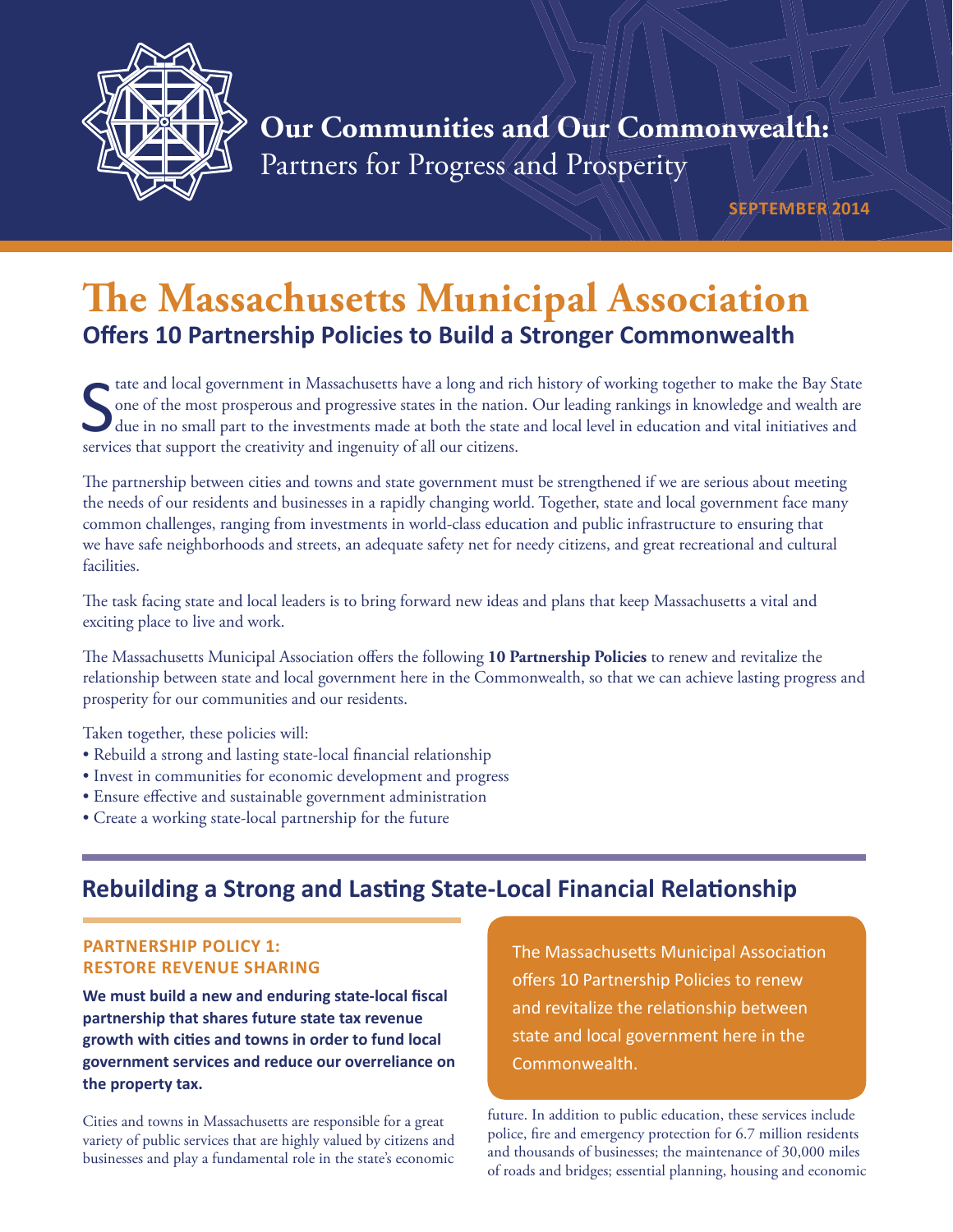development programs; and the vital but less heralded cultural and human services that are provided locally. These local municipal services are crucial to attracting and retaining families, businesses, jobs and investment in Massachusetts.

In fiscal 2014, the most recent budget year, local voters and elected officials appropriated more than \$24.3 billion to pay for municipal and school services, drawing \$18.2 billion from the tightly capped property tax, the main source of locally controlled revenues, and other local receipts. The enormous mismatch between locally sourced revenues and local service obligations has historically and rightly been addressed by state tax revenue sharing through a variety of essential local aid programs.

In fiscal 2014, Unrestricted General Government Aid (UGGA) and Chapter 70 education aid totaled \$5.2 billion, or 21 percent of local spending, but the harsh reality is that state aid has declined dramatically in recent years, forcing communities to reduce municipal and school services and increase their reliance on more regressive property taxes.

In fiscal 2009 through 2011, the most challenging budget years in the wake of the most recent national recession, the state cut the major municipal aid account (UGGA) by \$415 million, a reduction of more than 30 percent, forcing widespread layoffs and service reductions in communities across the state.

Even though the economy and state finances have recovered since that time, municipal aid levels have not kept pace with the recovery, and local aid continues to fall far below previous levels. In fact, without a revenue-sharing policy in place, direct municipal aid has declined as a percentage of state spending, falling from 7 percent of state tax revenues in fiscal 2007 to only 4 percent in fiscal 2014. Adjusting for inflation, municipal aid remains \$402 million below what it was in 2008.

Increasing the overall fiscal capacity of cities and towns is central to the future prosperity of the Commonwealth.

Before the passage of Proposition 2½ in 1980, municipal aid was 5 percent of state tax revenues, and after Prop. 2½ was enacted by the voters, the state responded by adopting a revenue-sharing framework that gradually increased municipal aid to 13 percent of state tax revenues in fiscal 1990. Unfortunately, state leaders have moved away from revenue sharing following the recessions of 1990, 2002 and 2008-09, leading to the current situation with no clear revenue-sharing policy in place at the state level.

This retreat of support for local aid has led to a dramatic overreliance on the property tax and ongoing fiscal stress at the local

level. As local aid has declined, communities have become more reliant on the property tax to fund municipal and school services. The property tax now funds 57 percent of local budgets statewide, the highest percentage since the passage of Proposition 2½ more than three decades ago.

The unfortunate truth is that municipal aid cuts and the lack of a clear state revenue-sharing policy have reduced the quality of the municipal services that are so important to our economic prosperity and have forced communities to rely far too much on the most regressive of the major taxes in Massachusetts: the property tax.

Revenue sharing must be restored if Massachusetts is serious about providing the services that drive our economy. The Massachusetts Municipal Association calls on the next Governor and Legislature to support and implement a revitalized state tax revenue-sharing policy based on delivering a fixed share of state tax collections dedicated to the support of municipal services. The Cherry Sheet Unrestricted General Government Aid



#### **REDUCTIONS IN MUNICIPAL AID VS. FISCAL 2008 Reductions in Municipal Aid Since Fiscal 2008**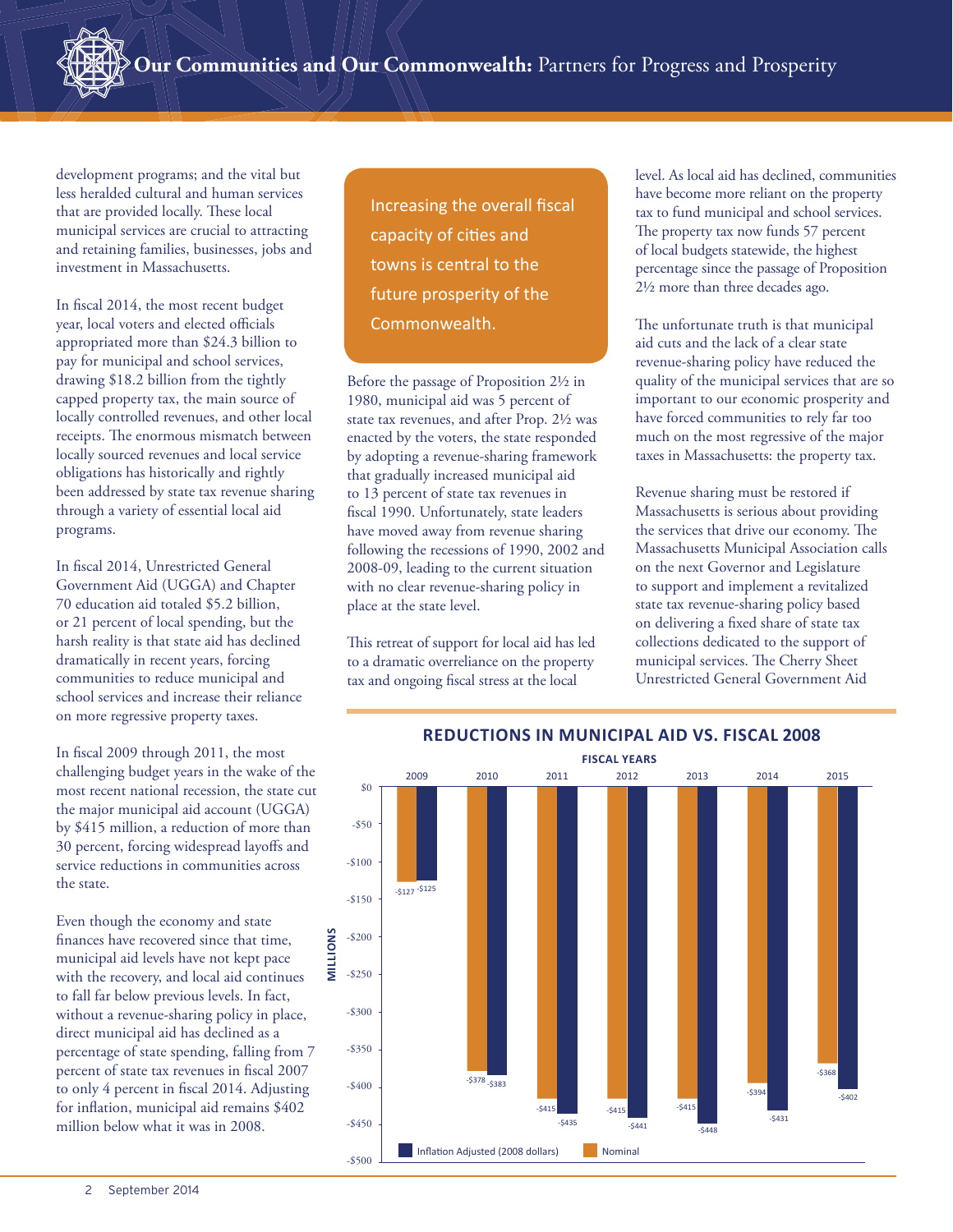account should grow annually by at least the same percentage that state tax collections are forecast to grow through the state "consensus" revenue process, including distribution of the full municipal share of Lottery revenues. If actual state tax collections exceed the forecast during the year, surplus amounts should be released as a supplemental distribution or set aside in a special stabilization account for use in any year when collections fall short.

In addition, there is no statutory formula for the allocation of municipal aid and there has not been one in place for many years. The MMA recommends that the next Governor work closely with the MMA and establish a task force consisting of local and state leaders to develop a broad and sustainable consensus on a new municipal revenue sharing formula that includes protection of existing base aid amounts and distributes future local aid increases to all municipalities, following widely accepted and supported measures of local financial resources and need. In the meantime, new aid amounts should be distributed on a "restoration" basis.

The Massachusetts Municipal Association underscores the bedrock principle that discretionary municipal aid (UGGA) must remain flexible and unearmarked. The only earmarked or dedicated revenues in the state budget should be for those accounts used to fund mandated programs, grant programs, or joint initiatives that are intended to be implemented in partnership with the Commonwealth. Past experiences clearly demonstrate that it is not possible for state policymakers to develop mandatebased programs and formulas that adequately anticipate the needs, priorities and preferences across all 351 cities and towns. General discretionary municipal aid is essential to allow cities and towns to fund the full range of vital local services without state interference and the inefficiencies that otherwise result. In other words, Unrestricted General Government Aid must remain unrestricted, so that municipal leaders and citizens can continue to use their best judgment to meet local needs.

#### **MUNICIPAL AID AS A SHARE OF STATE TAX COLLECTIONS Municipal Aid as a Share of State Taxes**



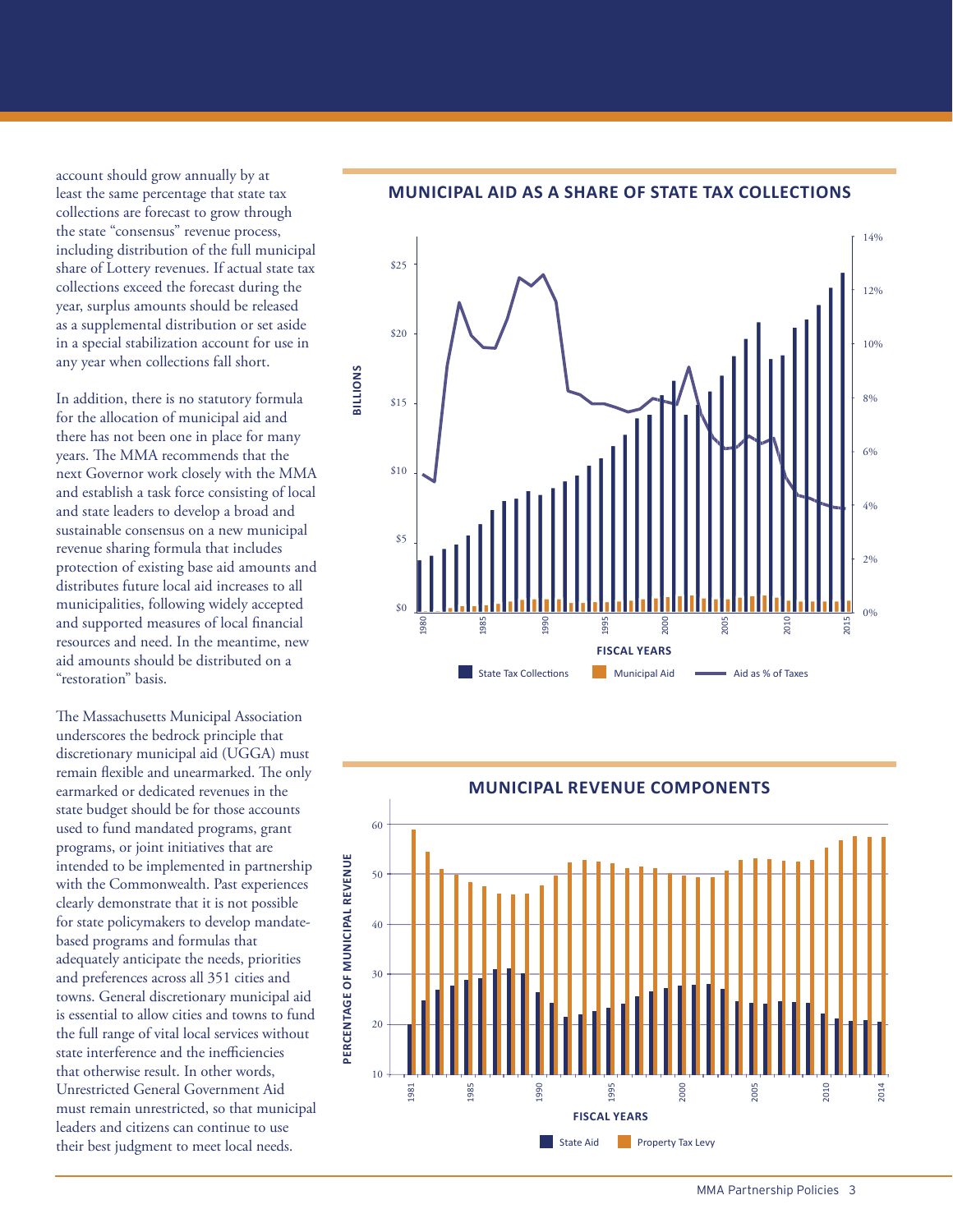The MMA's proposed revenue-sharing framework would also add stability and predictability to municipal budgeting and planning. Because municipal aid would be linked to the projected growth or changes in state tax revenues, the Governor and Legislature would be in a position to agree on municipal aid funding levels by January or February each year and could easily adopt a consensus Local Aid Resolution and allow for the release of Cherry Sheets by March 1. Currently, without a revenue-sharing framework in place, cities and towns are forced to guess what their local aid will be, which undermines good planning and budget stability.

#### **PARTNERSHIP POLICY 2: FIX THE SCHOOL FINANCE LAW**

**We must update and modernize the Chapter 70 school finance law to ensure that all students have access to high-quality and adequately funded public education programs, and that state and local governments share fairly in the cost.**

The landmark 1993 Education Reform Act was intended to provide Massachusetts with a school-funding framework to ensure that all students have access to an adequate education as required by the Massachusetts Constitution. The reform law was enacted in the same year that the Massachusetts Supreme Judicial Court ruled that it was the constitutional responsibility of state government to ensure adequate educational opportunities for all schoolchildren.

The law established a "foundation budget" structure that set minimum spending levels for every school district, using a complex formula designed to determine the spending that was necessary to ensure an adequate education for every student. The components of this formula have changed very little over the past 21 years, however, and the framework has become increasingly obsolete and insufficient. The foundation

budget structure needs a comprehensive review and modernization to reflect the many changes to public education that have taken place since 1993, including the costs related to special education, employee benefits, and new health and safety mandates.

The clearest indicator that Chapter 70 aid and the foundation-budget framework are insufficient can be found in the annual school budgets adopted by nearly every city, town and school district in the state. Over the past decade, cities and towns have appropriated a larger and larger amount from local property taxes to fund school programs, far above the required "net school spending" level called for under the law. This reflects the inadequacy of the foundation budget. Local leaders have been forced to increase property taxes and reduce spending on other important municipal services because the state education-funding framework is obsolete and insufficient. In fiscal 2014, local government school spending above what is required totaled nearly \$1.7 billion, more than double the fiscal 2004 above-required amount. The estimate for fiscal 2015 is that communities will divert even more from the property tax to fund their schools, because the foundation-budget framework is obsolete.

The Massachusetts Municipal Association strongly supports the mission of the Foundation Budget Review Commission (FBRC), which was reauthorized as part of the fiscal 2015 general appropriations act. The FBRC is charged with reviewing the foundation-budget framework and recommending the necessary changes to ensure that the school finance law is modernized to reflect the needs of today and tomorrow. We ask that the next Governor and Legislature make the work of this commission a priority and commit to a comprehensive update of Chapter 70 and the foundation budget structure.

Further proof that the Chapter 70 program is outdated is the increasing number of cities, towns and regional schools that have become "minimum aid" districts and would receive no new aid or could even face school aid reductions under a strict implementation of the Chapter 70 formula. In fiscal 2015, 201 of 321 operating districts (63 percent) received minimum aid increases of just \$25 per student, a miniscule amount compared to the actual funding needed to maintain current school programming. Over the past six years, minimum aid has been a regular feature of Chapter 70 for a majority of the state's school districts. Local schools cannot maintain quality in a system that relies on



## LOCAL SCHOOL SPENDING EFFORT ABOVE THE MINIMUM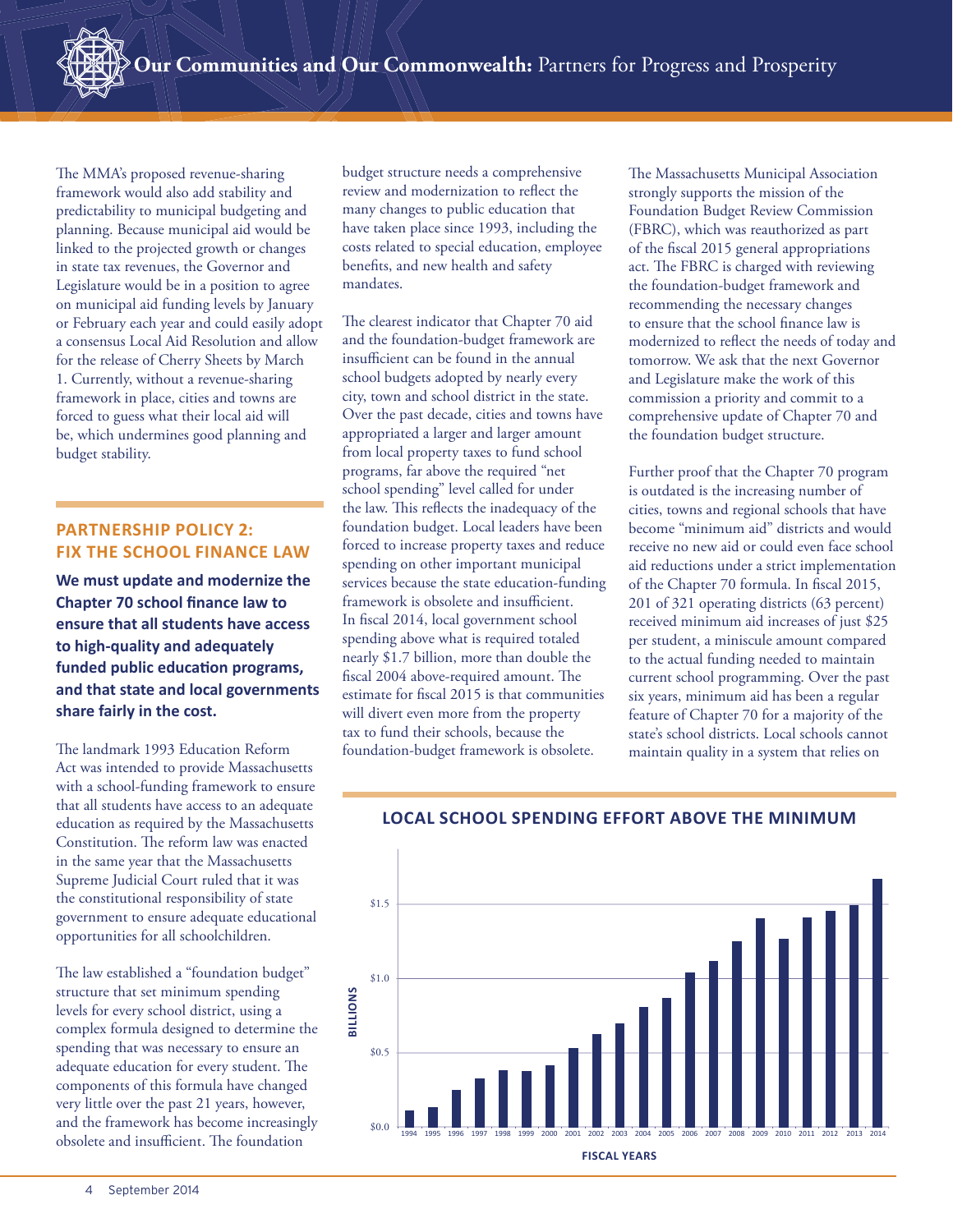minimum state aid, because the only way that minimum aid districts can maintain their existing school services is to rely on a greater share of the local property tax, or reductions in municipal services so that dollars can be shifted over.

While a great part of the education-funding problem is the obsolete foundation-budget framework, an important contributing factor is the state policy that sets the statewide local contribution (mainly from the property tax) at 59 percent of the statewide foundation budget, with the remaining 41 percent of the foundation budget paid for by Chapter 70 school aid. First, as noted above, the foundation budget is an inadequate reflection of the actual cost of running quality public schools, by at least \$2 billion. Second, this uneven division of funding responsibilities places a greater burden on local schools and municipal budgets each year.

The Massachusetts Municipal Association asks that the next Governor and Legislature phase in a new 50-50 state-local share to fund the foundation-budget framework. This would provide adequate Chapter 70 support for schools, and alleviate the high reliance on the property tax.

## **PARTNERSHIP POLICY 3: FUND KEY PROGRAMS AND OBLIGATIONS**

**The state must meet its commitments and obligations to fund essential aid accounts for targeted municipal and school programs, including full funding of all state mandates.**

Unrestricted General Government Aid and Chapter 70 school aid are the mainstays of the state-local financial relationship. Yet there are other municipal and school programs that are vitally necessary to advance mutual state-local policy objectives and to help provide resources for services that local governments cannot fund on their own.

The Massachusetts Municipal Association calls on the next Governor and Legislature to support full funding of the Commonwealth's commitments and obligations, including the following essential school funding programs:

- Full reimbursement for the Special Education "Circuit Breaker" to fund high-cost special education students under Section 5A of Chapter 71B of the General Laws
- Full reimbursement for the statutory formula to replace a portion of the Chapter 70 aid that is redirected from cities, towns and school districts to fund charter schools under Section 89 of Chapter 71 of the General Laws
- Full reimbursement and assistance to cities, towns and school districts with the cost of transporting children to school as provided by law, including 1) reimbursements to regional school districts; 2) the transportation of homeless students under the McKinney-Vento program; 3) transporting out-ofdistrict vocational students; 4) renewed reimbursements to regular (non-regional) school districts; and other statutory education programs

The Massachusetts Municipal Association also calls on the next Governor and Legislature to support full funding of the Commonwealth's obligations and commitments to the following essential municipal service programs:

- Full reimbursement for the program for payments in lieu of taxes for state-owned land (PILOT)
- Full funding for the two Cherry Sheet library programs that help local government provide reading and cultural materials as well as computers and Internet access to residents and visitors
- Funding for the Shannon anti-gang grant program that has helped cities and towns respond to and suppress gang-related activities
- Funding for the Community Innovation Challenge Grant Program that was designed to provide resources and

incentives for cities and towns to undertake regional and collaborative approaches to municipal and school services as a way to improve service delivery and save money

• Funding for payments to cities and towns that approve "smart growth" zoning districts under Chapter 40R and are due school cost payments under Chapter 40S

#### **PARTNERSHIP POLICY 4: SUPPORT FAIRNESS IN LOCAL TAXATION**

**We should reform and improve the cumbersome state-local system of property exemptions, abatements and tax relief to ensure that needy taxpayers are protected from an excessive property tax burden, and to provide that local property tax exemptions are only granted where truly warranted.**

The property tax burden is a major concern for municipal officials in cities and towns across the state, who increasingly find elderly homeowners and other needy taxpayers experiencing real hardship due to normal property tax increases and the impact of override and debt exclusion votes.

While property tax increases are necessary to fund local services, the current system of exemptions and abatements at the local level and the state-administered property tax "circuit breaker" in the state income tax code are not providing adequate relief to many taxpayers who qualify and miss many other burdened taxpayers completely.

The most effective means of reducing overall local reliance on the property tax is to restore a revenue-sharing framework to provide adequate and predictable increases in municipal aid and to modernize the 21-year-old education finance law, so that cities and towns can fund vital local services and lower the percentage of local budgets funded through real estate taxes. Beyond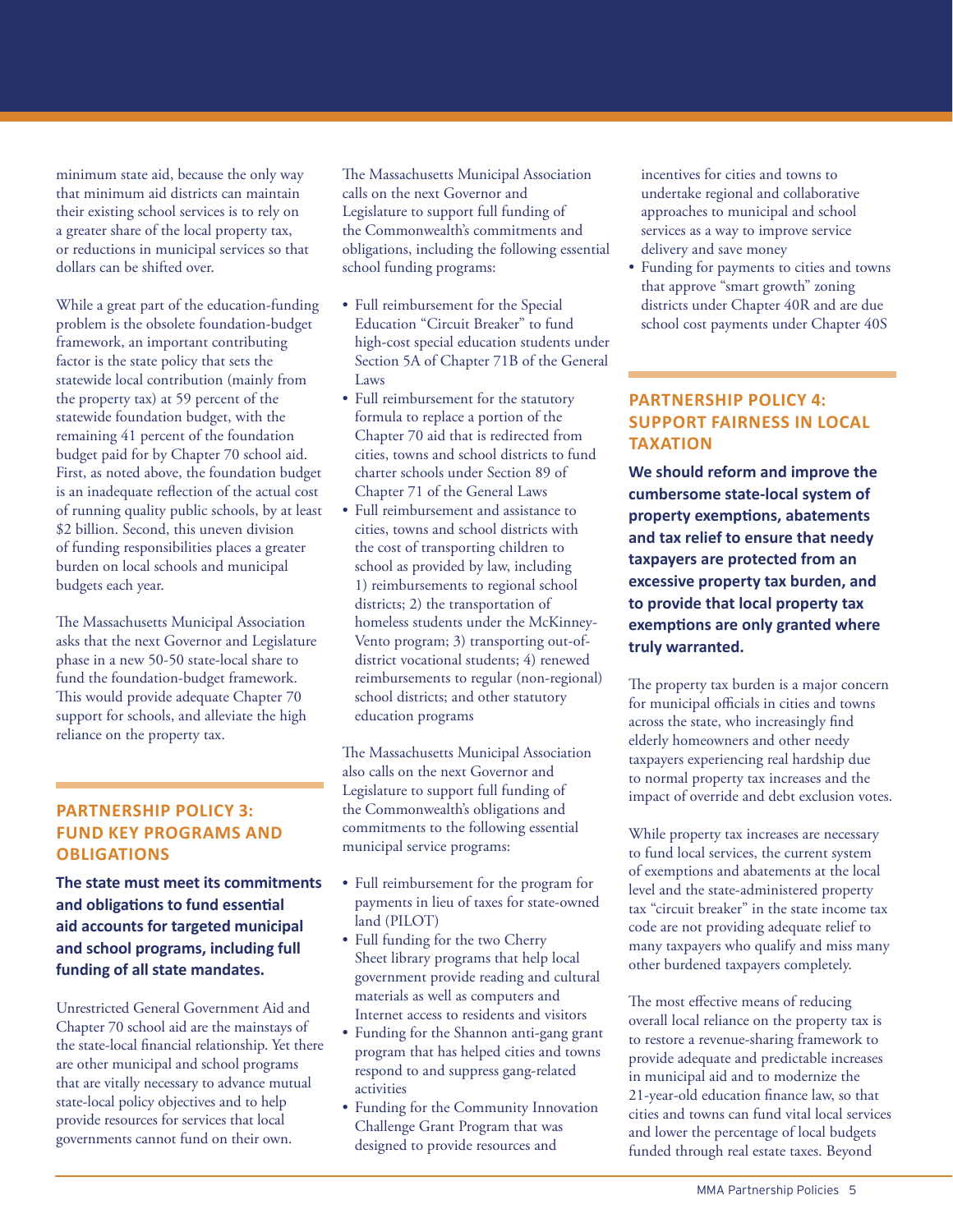revenue sharing, additional measures can and should be offered to augment, improve and target tax relief.

Many provisions in the state's property tax laws are outdated and have not kept up with rapidly changing social and business practices. There are loopholes in the laws that enable taxpayers to avoid local taxation by changing business practices. In other instances, exemptions provided decades ago may no longer serve their original purpose and should be re-examined. When state law exempts property from local taxation, the tax burden is then shifted to homeowners, businesses and the remaining taxpayers in the community. Protecting, enhancing and ensuring fairness in the local property tax base should guide all efforts to ease the property tax burden on residents and businesses. Any reforms or expansions should be drafted to provide effective and targeted tax relief, without eroding the ability of communities to fund municipal and school services.

The MMA urges the next Governor and Legislature to modernize the law and eliminate exemptions where they cannot be economically justified. This includes closing the outdated loopholes that allow some telecommunications companies to avoid paying their fair share of local property taxes on equipment, as well as the exploration of other opportunities to diversify local revenue sources and provide alternatives to the property tax. The local-option meals tax, hotel-motel excise and jet fuel tax are recent examples of beneficial reforms to broaden the municipal revenue base.

In addition, there is growing awareness of the inequities and revenue challenges caused when large tax-exempt entities have land and property holdings in communities, constricting the local tax base. Cities and towns provide important and costly police, fire, emergency response and public works services to these entities, but the cost of these services is funded by all other residential and commercial taxpayers. The MMA strongly urges passage of a new state law that provides cities and towns

with the authority to negotiate paymentin-lieu-of-taxes (PILOT) agreements with organizations exempt from the local property tax. The state should also fully fund its own obligations for PILOT payments to communities for state-owned land.

## **PARTNERSHIP POLICY 5: OPPOSE UNFUNDED MANDATES**

**State government must fully fund all mandated programs, laws and regulations, and must commit to a** process that reviews and identifies **the cost of all proposed mandates and regulatory changes prior to their enactment.**

Cities and towns operate under a complex and costly system of rules and regulations imposed by state and federal governments in virtually every aspect of local government programming and administration. These mandates and requirements affect our education systems, procurement systems, personnel systems, public construction processes, transportation and public works systems, and more.

The MMA calls on the next Governor and Legislature to commit to a policy that opposes any new mandates in laws or regulations unless the state provides the necessary funding, and to review all existing mandates to ensure full funding.

All current mandates should be fully funded, including the recent example of the McKinney-Vento program that requires cities and towns to transport homeless students back to their original school districts.

The Local Mandates Law under Section 27C of Chapter 29 of the General Laws and Executive Order 145 purport to consider the impact of new mandates on local government, but these provisions have proven to be inadequate.

The Massachusetts Municipal Association calls on the next Governor to require all

state agencies to prepare and publish a comprehensive municipal fiscal impact analysis of all proposed legislative initiatives, administrative requirements or regulatory changes prior to their submission to the Legislature or adoption by the agency, so that the cost of any new or expanded mandates are identified and addressed prior to their promulgation. The MMA also calls on the next Legislature to adopt rules requiring a municipal financial impact analysis on all new laws prior to their enactment.

It is important to highlight a major and costly regulatory issue that will soon confront cities and towns – the Water Management Act (WMA) – and we ask the next Governor to give this matter immediate attention. While making significant capital investments to maintain their environmental infrastructure (drinking water, wastewater and stormwater), cities and towns are challenged by numerous state and federal unfunded environmental mandates that make it increasingly difficult to deliver these essential services at a cost that's affordable to residents. With limited financial resources at the state and local level, it is essential that expenditures be prioritized to support public health and safety, and that they demonstrate beneficial results.

The Department of Environmental Protection is fast-tracking the promulgation of sweeping regulatory changes to the WMA, shifting the entire framework from the current "safe yield" standard to a new and untested "streamflow" approach, with mandates that will impose extraordinary new costs on localities and ratepayers and will constrict economic development prospects. A thorough cost-benefit analysis must be undertaken before these regulations are promulgated or implemented.

The guiding principle is that state leaders should collaborate with local leaders on common-sense, sustainable and affordable regulations, recognizing that local revenues are limited. New unfunded mandates force cities and towns to reduce existing services that are important and needed.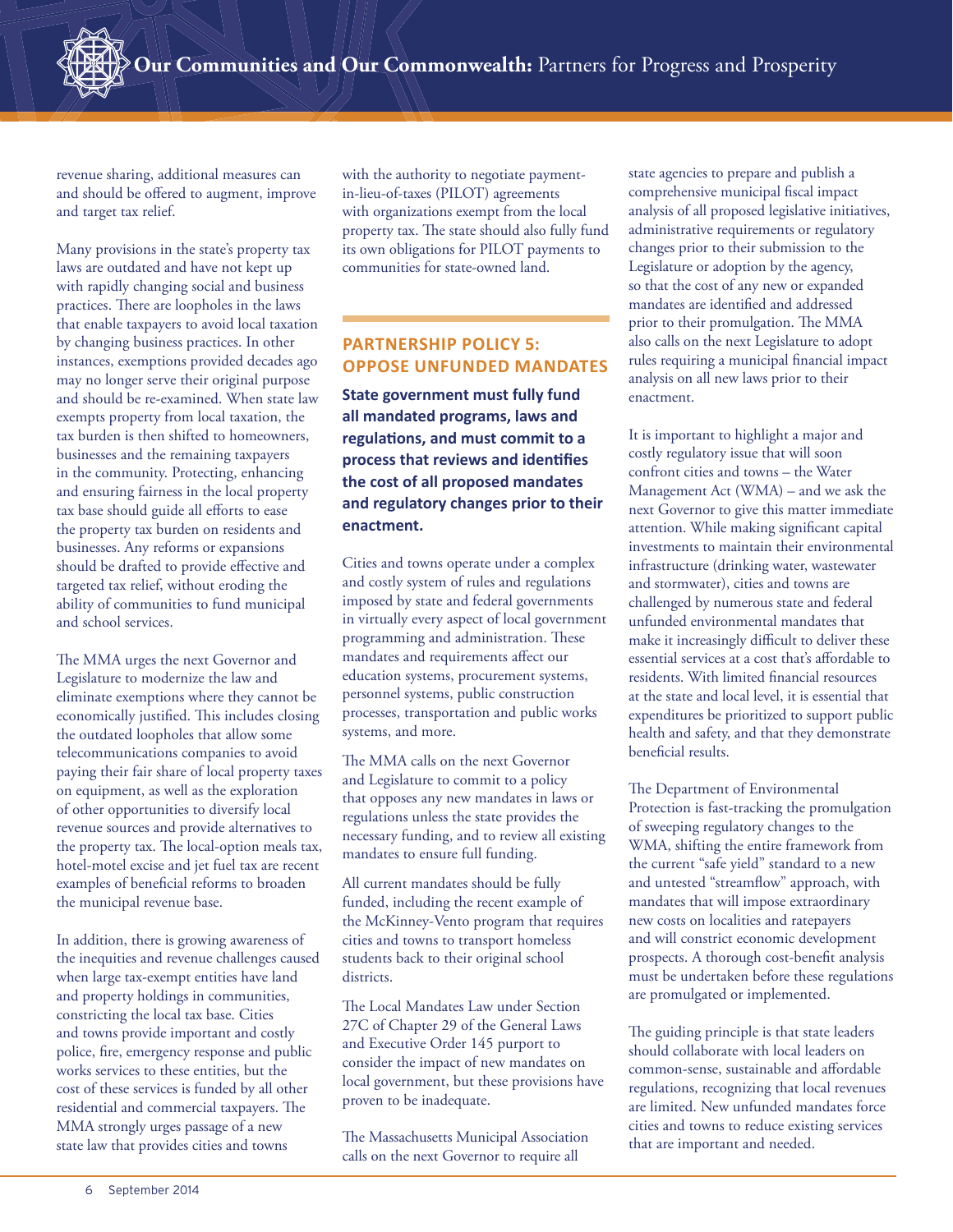# **Investing in Communities for Economic Development and Progress**

#### **PARTNERSHIP POLICY 6: INVEST IN ESSENTIAL PUBLIC INFRASTRUCTURE**

**State government needs to increase its investment in the "bricks and mortar" underpinnings of our public infrastructure at the local and state level to ensure that we can sustain and expand a modern economy and vibrant communities.** 

Massachusetts is a densely populated state, with a tremendous amount of both traditional and emerging economic activity. There is a great need not only to maintain and modernize our existing inventory of roads and bridges, buildings and pipes, plants and wires, but to make sure that state and local infrastructure and technology expand where growth is occurring and where the state and communities seek future growth. There is also a need to ensure that rural and less-populated parts of the state receive support for their local economies.

Our public infrastructure must be firstrate if we want to compete in the modern global economy. In the past, the term "infrastructure" referred almost exclusively to roads, bridges and public buildings, but we now know that our environmental and energy systems are equally vital. Because state law imposes a strict cap on local property taxes and revenues, the Commonwealth must be a full partner with cities and towns, and it must provide the financial support necessary to ensure that all of our public infrastructure systems are adequately maintained and expanded.

#### **Roads, bridges and transportation**

**infrastructure:** An adequately funded Chapter 90 local road program is essential to ensure that cities and towns can maintain local roads in safe condition and to help pay for expansion of major roadways and bridges to accommodate growth.

Providing communities with the resources to deliver services and amenities for workers and families is critical to the state's future.

Communities are responsible for maintaining and repairing 30,000 miles of roads in Massachusetts, representing 90 percent of the roadways in the entire state. In 2012, the MMA released a report documenting that cities and towns across the state would need to spend at least \$562 million every year just to bring local roads into a state of good repair, the industry standard for ensuring well-maintained roads in good condition. Due to inflation, that amount has increased to \$568 million in fiscal 2015. Currently, municipalities spend

far less because of inadequate resources and because, for most cities and towns, the \$200 million Chapter 90 program is the only source of funds for road construction and repair. Funding the Chapter 90 program at \$300 million annually, with an inflationbased adjustment, will close a portion of this huge gap between current spending and the actual need.

Investing more in Chapter 90 funding to improve the quality of local roads will actually save taxpayers millions of dollars a year. According to the U.S. Department of Transportation, once a local road is in a state of good repair, every dollar invested to keep it properly maintained will save \$6 to \$10 in avoided repair costs that become necessary to rebuild the road when it fails due to a lack of maintenance. Yet Chapter 90 has not kept pace with the needed investment to prevent our roads and bridges from crumbling, and over the long term this will drive repair costs even higher. In fiscal 2014 and 2015, the Legislature voted unanimously to increase the Chapter 90



## **Chapter 90 Current Funding vs. Additional Need CHAPTER 90: CURRENT FUNDING VS. ADDITIONAL NEED**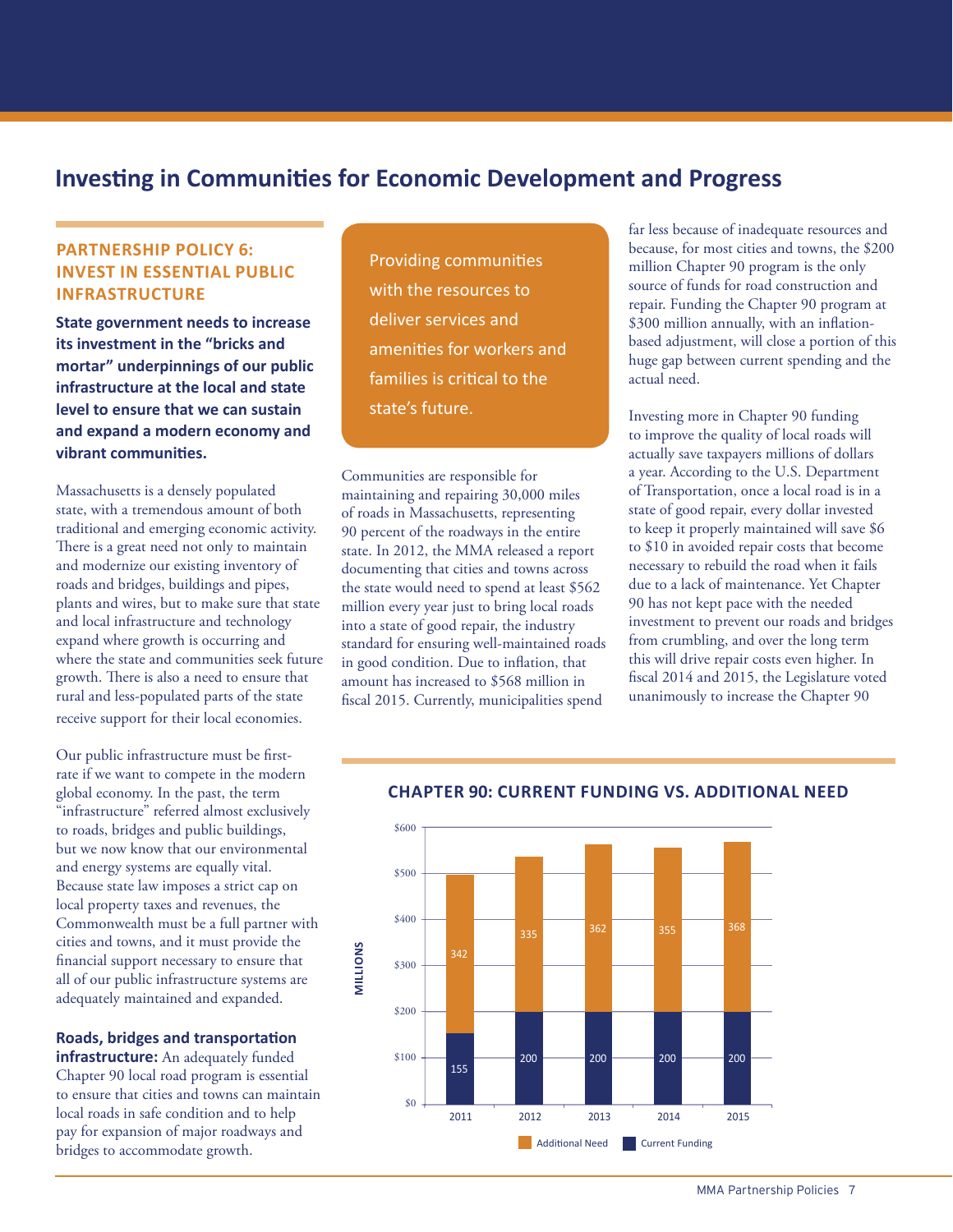authorization from \$200 million to \$300 million, but the current Administration has withheld the additional funds each year.

The Massachusetts Municipal Association calls on the next Governor to immediately release the \$200 million in Chapter 90 authorizations that have been withheld, and to immediately file a transportation bond bill for legislative enactment in early 2015 that includes a five-year Chapter 90 program, with a minimum \$300 million annual appropriation, adjusted for inflation each year, and to release the local authorizations by April 1 each year to ensure adequate planning and the use of the funds during the entire construction season.

**Drinking water, wastewater and stormwater infrastructure:** Waterrelated infrastructure brings clean drinking water to our residents, provides waste collection systems that treat and safely dispose of sewage, and controls stormwater during heavy rain and severe weather events. This infrastructure is crucial to the local quality of life, continued economic development and a healthy environment.

Even with the increased investment approved in 2014, however, the Commonwealth faces a substantial gap between the funding necessary to repair and replace our aging environmental infrastructure and what is available. The Water Infrastructure Finance Commission report released in 2012 identified a \$10.2 billion gap in the resources needed to adequately maintain drinking water systems over the next 20 years and an \$11.2 billion shortfall in resources needed to maintain wastewater infrastructure. Our cities and towns will also face huge investments to deal with stormwater management, conservatively estimated by the Water Infrastructure Finance Commission at approximately \$18 billion over the next 20 years.

Because of the importance of reliable and dependable water infrastructure for our

state's economic vitality, we ask the next Governor and Legislature to forge a stronger partnership with municipalities to increase the state's investment and support for waterrelated infrastructure. Increased resources will be necessary to prevent extraordinary impacts on residential, commercial and industrial ratepayers, and to ensure that Massachusetts will have the capacity to grow economically and socially. In addition to supporting the Water Infrastructure Finance Commission's recommendation to increase state support by \$200 million a year, the next Governor and Legislature should support innovations such as water and sewer

Local communities play the dominant role in attracting people and business to the Commonwealth.

banking, which allow new developments to go forward without placing the full cost of needed system expansions or improvements exclusively on existing ratepayers.

#### **Green energy infrastructure:**

There are 123 "Green Communities" in Massachusetts. Cities and towns have been national leaders in promoting and advancing solar generation, with more than 120 communities hosting solar installations on municipal land and almost every community hosting a solar facility within its borders. Even though the Commonwealth adopted a new solar energy law this year, cities and towns will hit the state-set "netmetering" cap in the near future, which will be a major obstacle to solar development in cities and towns. We ask the next Governor and Legislature to enact legislation to allow cities and towns and the entire state to maintain and increase the development of solar energy by permanently lifting the net metering cap for municipal solar projects.

## **PARTNERSHIP POLICY 7: INVEST IN ESSENTIAL PUBLIC TECHNOLOGY**

**State government needs to invest in public technology at the local and state level to ensure that Massachusetts will be competitive in the modern global economy.**

The technology revolution of the past two decades has led to unprecedented access and use of modern information technology and telecommunications systems, and the use of these systems has become an integral part of daily life in nearly every household and business. Our economic future depends on continued and expanded access to cuttingedge technologies, and state and local government policies and investments must support this progress.

The deployment of broadband telecommunications technology must be a cornerstone of any economic development approach. Broadband, in particular, promotes economic development, stimulates innovation, and improves the quality and efficiency of municipal services. Amazingly, many communities in Massachusetts do not have access to broadband, and rely on outdated and inadequate dialup access to the Internet. This prevents meaningful economic expansion and growth opportunities for businesses, limits residential access to the Internet, and constrains education opportunities for students.

The Massachusetts Municipal Association calls on the next Governor and Legislature to take all necessary steps to ensure that the "final mile" of broadband technology is rolled out in all cities and towns, and to support the efforts by municipal leaders to develop and operate the broadband infrastructure in their communities.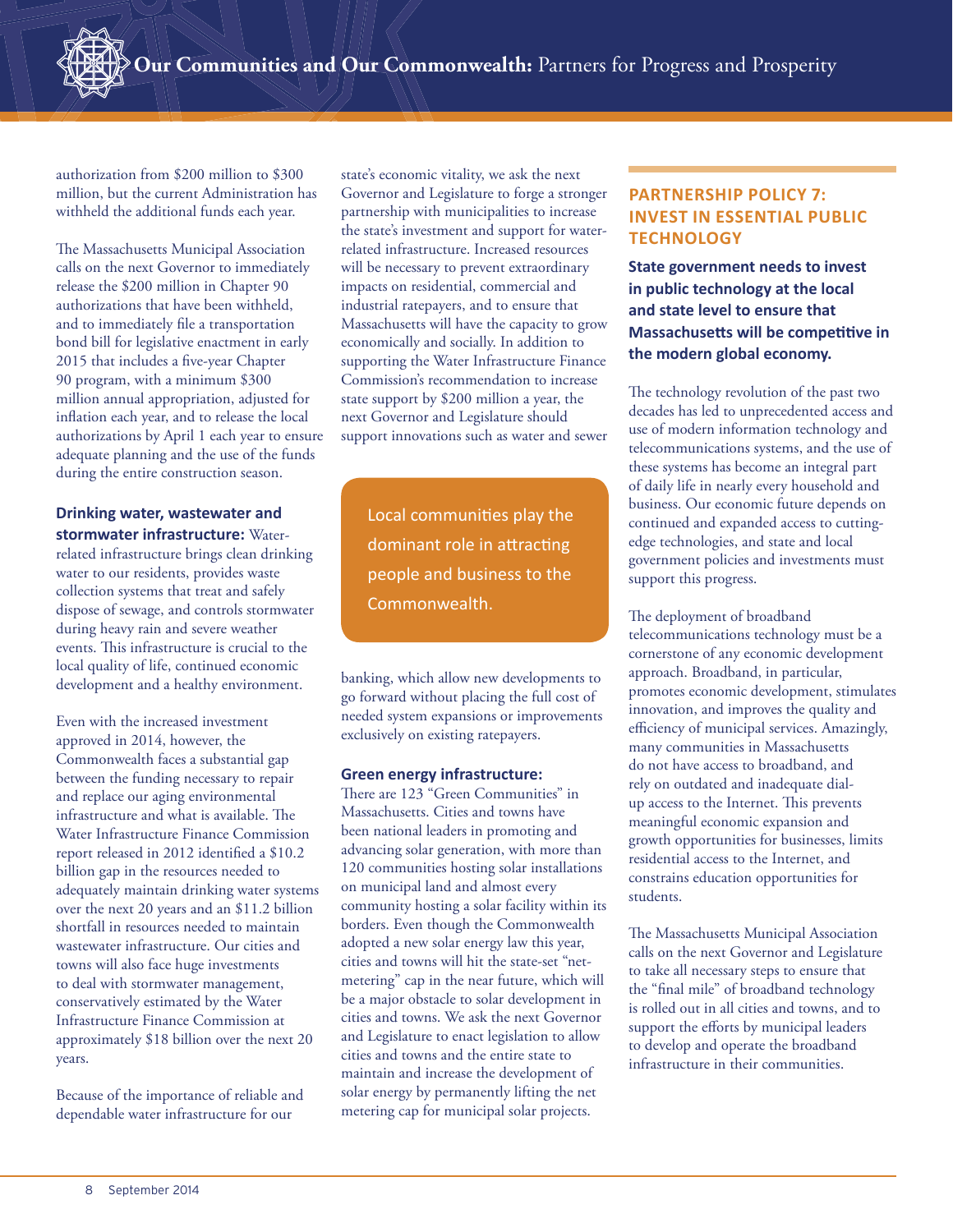In addition, cities and towns are responsible for key decisions that facilitate access to modern telecommunications services for their residents, and state leaders should recognize and support this local authority to make sure that these services are developed and operated consistent with local needs and the quality of life in neighborhoods. This includes supporting the exclusive authority of cities and towns to negotiate cable franchise licenses and preserving local authority to make appropriate siting decisions for wireless antennas and other infrastructure.

#### **PARTNERSHIP POLICY 8: EMPOWER COMMUNITY-DRIVEN PLANNING AND ZONING**

**State government should carefully update the state's Zoning Act and related laws to provide cities and towns with new authority and flexibility to guide residential and business land use decisions toward local and state goals.**

Municipal zoning, land use, and development decisions are among the most fundamental and long-established home rule powers exercised by local government in Massachusetts. The system has deep roots because it reflects the best aspects of American democracy – empowering local citizens to make the essential decisions that guide the evolution and development of their neighborhoods and communities. Each of the Commonwealth's 351 cities and towns has a unique landscape, history, character, design and economic path, creating a diversity that truly strengthens the Commonwealth.

Zoning reform is a valuable objective that has been proposed in bills filed throughout several legislative sessions. Any reform measure that advances should recognize that local government is in the best position to regulate land use in a way that most effectively reflects the needs and vision of local residents and promotes a sustainable and high quality of life. Local planning for land use and growth requires a comprehensive, thoughtful and communitydriven vision for development. Town meetings, city and town councils, planning boards, zoning boards of appeal and other local land use agencies are best able to make long-lasting and impactful decisions as to whether a regulatory change or proposed development project would be consistent with the economic and environmental needs and long-term goals of the community.

Most importantly, cities and towns must retain the fundamental right to control land use decisions and regulations at the local level. To be successful, zoning reform measures must strengthen the decisionmaking capacity of local government rather than diminish it.

The MMA calls on the next Governor and Legislature to respect the importance of citizen-led and citizen-driven decisionmaking on key land use and zoning issues, by supporting land use reform measures to strengthen local authority and flexibility, such as statutory authority for inclusionary zoning and development impact fees, and by opposing proposals to weaken or undermine local authority and decision-making.

Massachusetts is the first state to establish a state-set multi-year housing goal, with a target of adding 10,000 multi-family housing units per year through 2020, located near transit, municipal centers, and employment centers. At the same time, cities and towns must retain the right to plan and create land-use frameworks for the development of a broad array of housing choices to accommodate future increases in populations in the region and statewide. National community preference surveys indicate that Americans increasingly value development that is compact and mixeduse, but at the same time they prefer singlefamily detached housing. The complexity of these preferences indicates that a variety of housing and neighborhood options remain necessary to meet varying needs.

The MMA urges the Governor and Legislature to make a broad array of tools available to cities and towns to realize their housing goals and not to impose penalties or "one-size-fits-all" mandates to induce local activity that may be contrary to local needs. Such tools should include positive incentives for new housing production and for the renovation of existing structures to create housing. One example is the Massachusetts Rehabilitation Tax Credit, which encourages the adaptive re-use of existing buildings to meet current and future housing demand.

To strengthen local development capacity and enhance the state's economy, the MMA recommends that the Administration assess and streamline state-level permitting and review processes across agencies to meet crucial development-related municipal needs around transportation and environmental infrastructure, among others.

Further, the MMA recommends that the Administration build on successful programs that catalyze critically important development projects in cities and towns across the state, such as the Brownfields Redevelopment Fund and MassWorks. These funding streams allow municipalities to advance locally prioritized economic development projects that strengthen the surrounding neighborhoods and region.

The MMA asks that the Administration make available technical assistance and dedicated planning to allow all cities and towns to prepare, adopt and revise their local land use controls to reflect current and future realities, as well as to examine land use changes to allow for sustainable development consistent with modern demands as well as local plans and needs.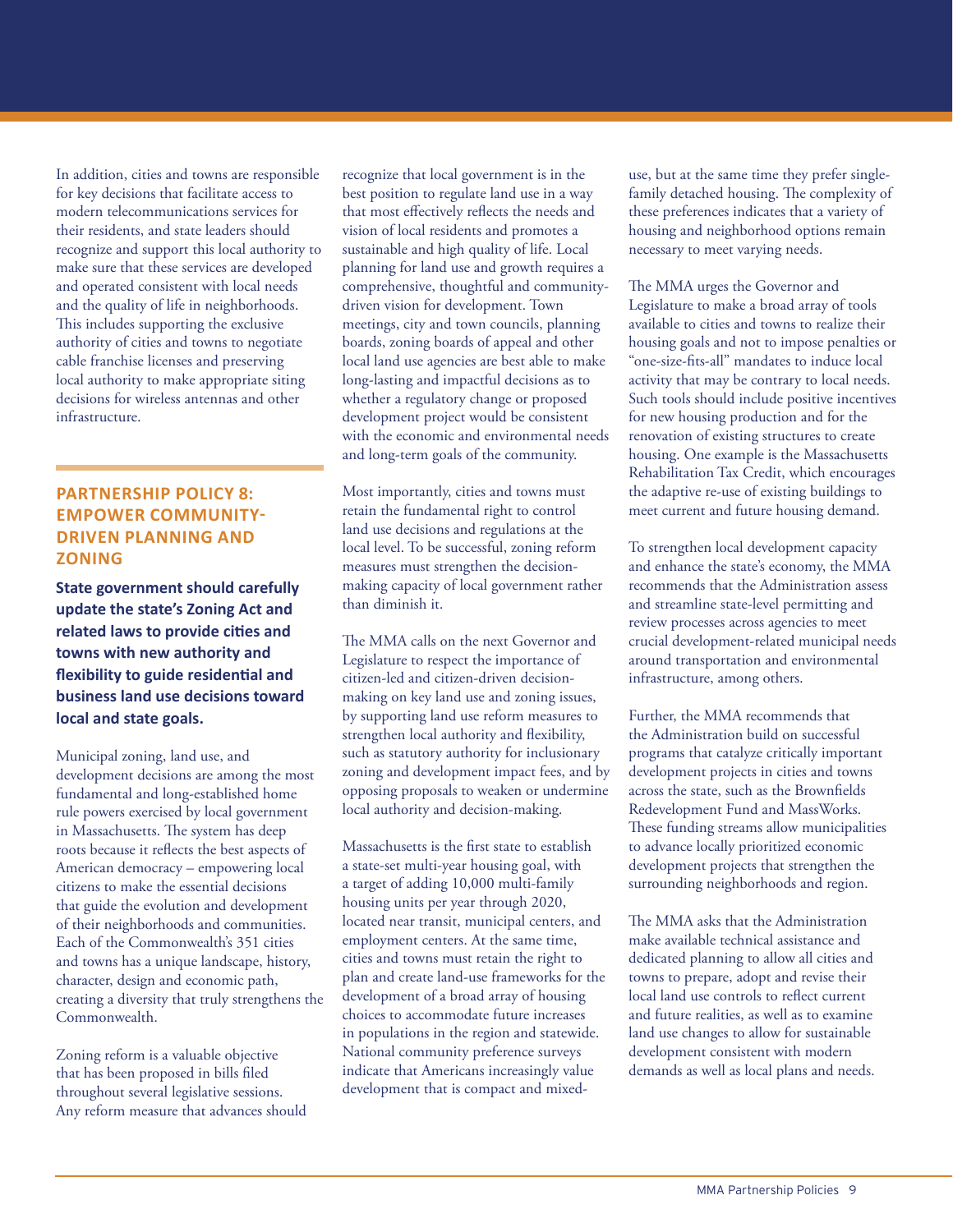# **Ensuring Effective and Sustainable Government Administration**

#### **PARTNERSHIP POLICY 9: ALLOW CITIES AND TOWNS TO EFFECTIVELY MANAGE**

**State government should recognize that the archaic personnel management and benefit system in Massachusetts imposes burdens on municipal budgets, makes it**  difficult to attract and retain qualified **employees, and is in need of "stem to**  stern" modernization.

Collectively, cities and towns are among the largest employers in Massachusetts, providing direct services to every resident and business. Municipalities partner with their employees to deliver the programs and initiatives that drive our economy, and the municipal and school workforce is highly valued at the local level. Yet it is enormously challenging to hire, manage, motivate and provide good wages and benefits for current and retired employees due to decades-old employment and civil service laws that strictly limit flexibility at the local level.

For the average city or town, salaries and benefits usually consume 70 percent or more of the local budget, which means that communities must be exceedingly careful in administering their personnel systems in

> To protect the jobs of municipal employees and essential services to taxpayers, local personnel costs must be affordable and sustainable over the long term.

order to ensure that public tax dollars are safeguarded. If personnel costs rise faster than local revenues, then municipal leaders are forced to reduce the budget, which means that many municipal workers could face layoffs. In order to protect the jobs of their employees and to protect municipal and school services, local leaders strive to ensure that their personnel costs are affordable and sustainable over the long term.

There are many significant challenges to sustainability in personnel costs, and these challenges must be addressed by the next Governor and Legislature.

**OPEB:** Perhaps the most pressing issue concerns Other Post-Employment Benefits (OPEB). These are the non-pension retiree expenses, primarily consisting of health insurance. Because medical expenses are rising faster than government revenues, OPEB costs have been identified nationally as a major financial challenge for state

and local governments. Audit standards have required every governmental entity to identify and project long-term OPEB expenses to accurately assess the question of affordability and sustainability. In Massachusetts, our cities and towns have a staggering unfunded OPEB liability of \$30 billion. Unaddressed, OPEB costs will cripple local budgets and crowd out funding for essential municipal services. Cities and towns are committed to providing highquality retiree health benefits, but they must be sustainable and affordable for local taxpayers.

The Massachusetts Municipal Association calls on the next Governor and Legislature to support effective OPEB reform to ensure a sustainable benefit for future generations of public employees, protect the local taxpayer, and safeguard the delivery of key municipal services.

It is important to be absolutely clear that local officials and the MMA are calling for



## **MUNICIPALITIES FACE \$43.2 BILLION IN UNFUNDED RETIREE BENEFITS**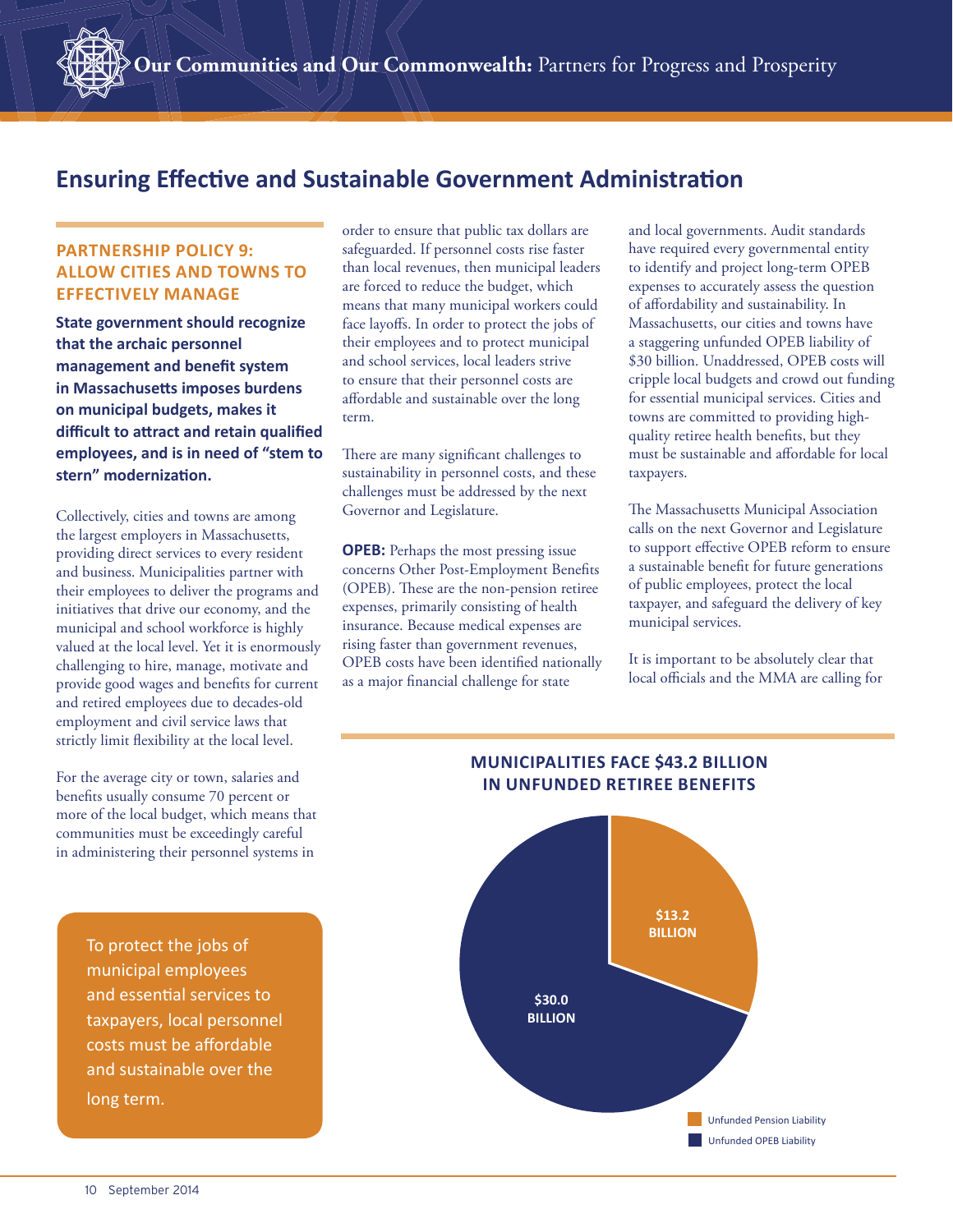OPEB reform in order to protect public sector retiree benefits in both the short and long term. Cities and towns are committed to providing retirees with excellent health insurance benefits. Yet these benefits must be affordable and sustainable for local taxpayers. Otherwise the resulting fiscal crisis will squeeze out funding for vital services, force layoffs of public employees, and drive up local property taxes.

Last year, legislation was filed that offered important reforms, such as increasing the years of service needed to qualify, and prorating benefits based on years worked. The measure was seriously flawed, however, because it would have stripped every city and town of its ability to set local retiree contribution percentages and would have mandated benefit enhancements in many communities. These flaws would have

> Now, more than ever, municipal and state leaders must stand together as partners to overcome the challenges and obstacles ahead and build a stronger Massachusetts for our residents and businesses.

eclipsed the positive aspects of the bill and would have offset any savings over the next decade or more. Fortunately, the bill did not advance, which means that 2015 will present an opportunity to propose and enact an effective and meaningful reform bill that can offer constructive changes without the flawed provisions that would negate the savings.

The partnership between cities and towns and state government must be strengthened if we are serious about meeting the needs of our residents and businesses in a rapidly changing world.

**Civil service reform:** Another case in point is the seriously outdated and obsolete Massachusetts civil service law, which has been surpassed by modern collective bargaining agreements that universally include appropriate protections and procedures. The civil service system creates duplication, unnecessary paperwork and widespread inefficiency. The Massachusetts Municipal Association strongly recommends that the system be eliminated for all municipal employees, with a provision that cities and towns have the local option to retain the testing system for the police and fire service employees.

**Pension reform:** Public pension laws in Massachusetts have undergone three recent rounds of reform, the last of which was completed in 2011. Although previous loopholes have been closed, and the prospective increase in age eligibility has created a fairer system, there is still work to be done to streamline the pension structure (currently managed by 105 separate systems), to make the system easier for employees who enter and leave the workforce, and to end abuse of taxpayer dollars. The MMA supports continued collaboration on options to modernize and reform the public pension system, including greater accountability at the local level for pension boards, many of which operate independently and are insufficiently responsive to local needs.

**Collective bargaining:** Public employee collective bargaining laws in Massachusetts have been in place since the early 1970s and are governed by Chapter 150E of the General Laws. Employees enjoy a wide

range of protections under this chapter, including a long list of items that are mandatory subjects of collective bargaining. The next Governor and Legislature should refrain from imposing new requirements on cities and towns. In particular, state government officials should reject any proposal to impose or reintroduce mandatory binding arbitration on cities and towns, a system that was eliminated by the citizens of the Commonwealth as a key element of Proposition 2½. The MMA also seeks improvement in the Joint Labor-Management Committee for Municipal Police and Fire (JLMC) process in order to ensure fair and timely resolution of municipal labor-management disagreements.

**Unemployment reform:** Unemployment insurance benefits for municipal employees are administered by cities and towns, but the rules are created and enforced at the state and federal levels. Most Massachusetts cities and towns are selfinsured, meaning they pay dollar-for-dollar for unemployment insurance claims. This can be a costly item for communities, especially when individuals collect who may not be legitimately eligible for benefits, or when individuals abuse loopholes in the system. In 2012, the Patrick Administration established a working group to identify loopholes in the law that unfairly burdened cities and towns and local taxpayers, and in early 2013 the Administration proposed legislation (H. 42) to end abuses in the system. Unfortunately, the measure did not become law. The Massachusetts Municipal Association calls on the next Governor and Legislature to support and enact the municipal unemployment reform bill.